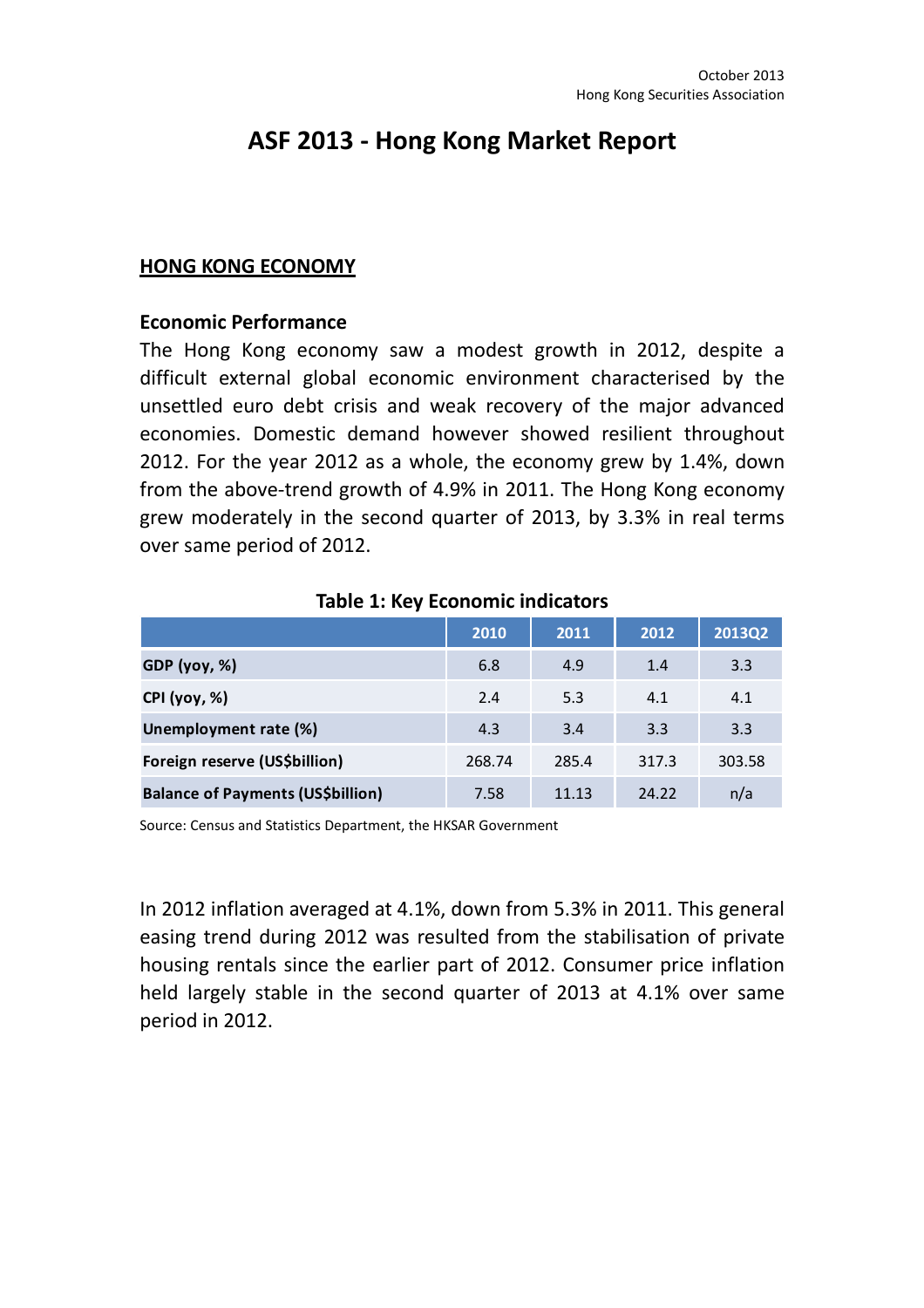

Chart 1: Year-on-year Rates of Change in the Consumer Price Index

The labour market continued to enjoy broad-based improvements for the third consecutive year due to the buoyant domestic economic activity and labour demand remained robust. The unemployment rate remained at low level, finishing the year at 3.3%. Labour market conditions remained generally tight as the pace of job creation kept up with its strong trend matching the growth in labour supply in the first half of 2013. Overall, the unemployment situation held broadly stable, with the number of unemployed persons remaining virtually unchanged in the second quarter of 2013.

The low interest rate environment in Hong Kong continued through 2012 and also in the first half of 2013 amid the ongoing accommodative monetary policy in the United States. The Hong Kong dollar best lending rates remained steady at around 5.00% for 2012 and through first half of 2013.

Source: Census and Statistics Department, the HKSAR Government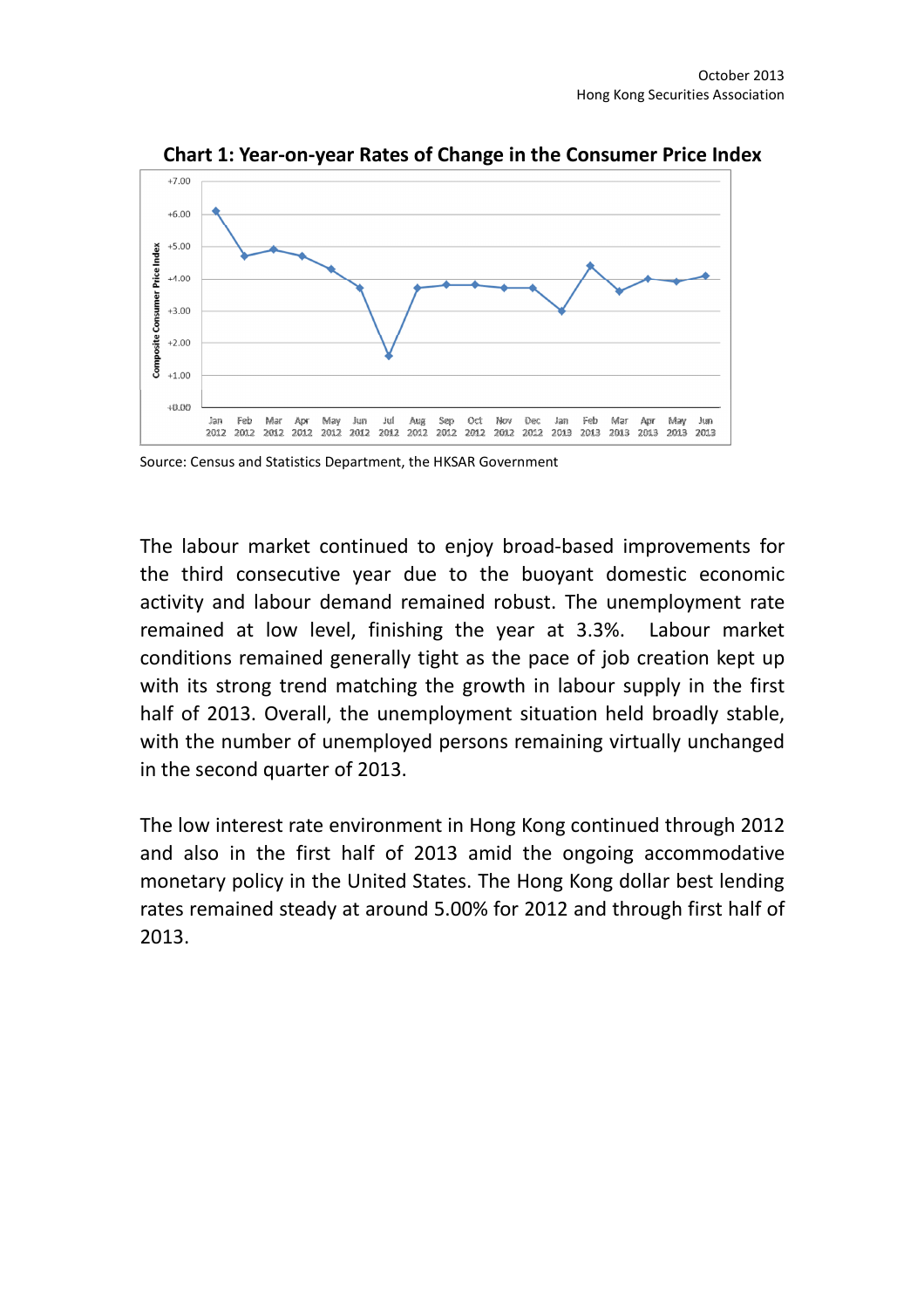

Chart 2: Hong Kong Dollar Interest Settlement Rates

Source: Census and Statistics Department, the HKSAR Government

The development of offshore renminbi (RMB) centre is encouraging. The total outstanding amount of RMB deposits and certificates of deposit issued rose by 9% over 2011 to RMB720 billion at end of 2012. RMB financing activities also showed distinct growth with the total RMB bond issuance increased from RMB108 billion in 2011 to RMB112 billion in 2012.

Offshore RMB business also recorded broad-based growth in first half of 2013. The offshore RMB liquidity pool also expanded, with the outstanding amount of RMB deposits and certificates of deposit issued increased by 25.9% to RMB861 billion at end of June 2013 over the same period last year.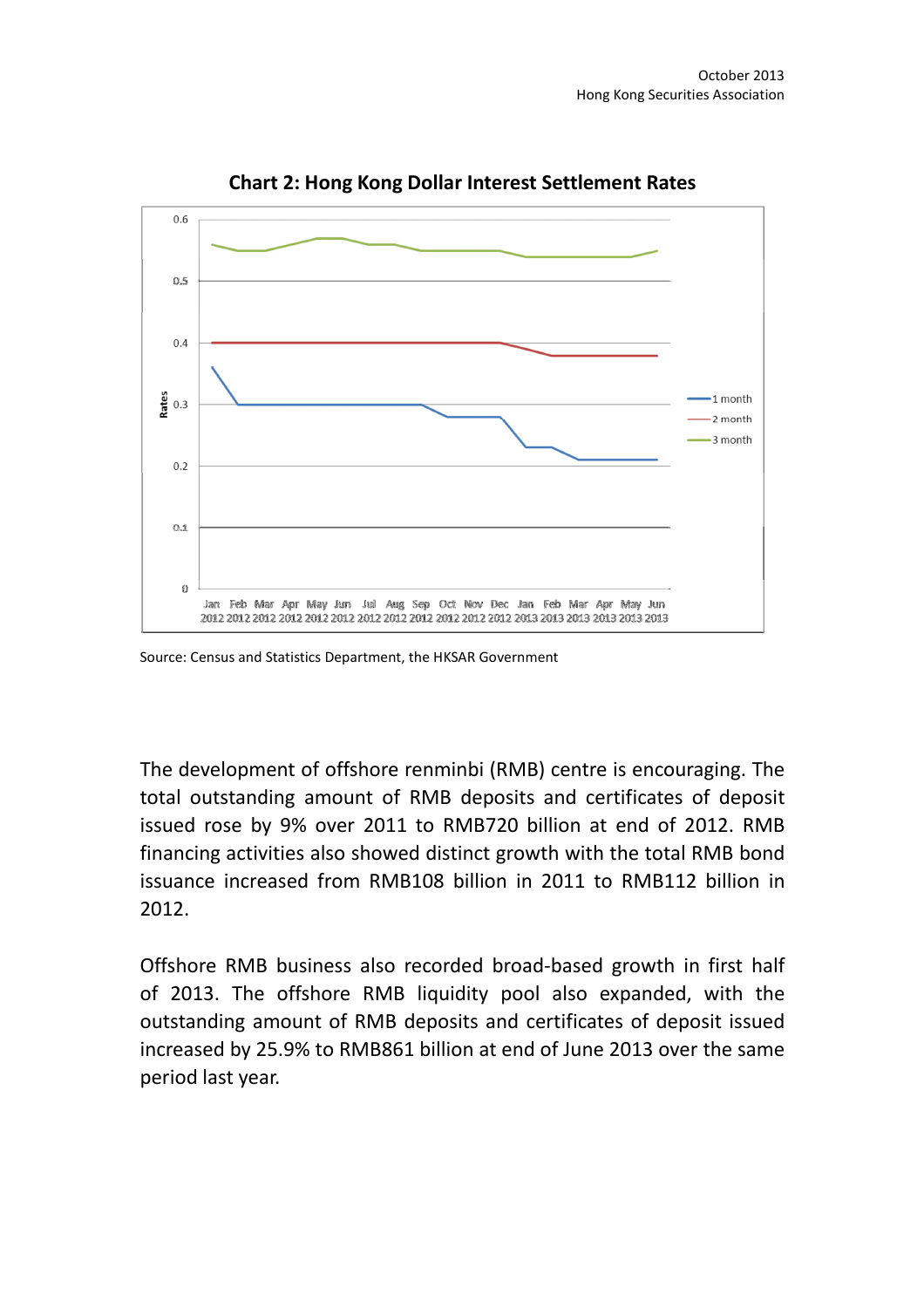## **Forecasts**

The prospects for the Hong Kong economy remain positive. Riding on the economic strength of the region, Hong Kong will continue to deepen its economic integration with Mainland China while striving to maintain and enhance its competitive edge as a knowledge-based, high value-added economy. The trend GDP growth rate in real terms is forecast at 4% per annum from 2014 to 2017, and the trend rate of underlying consumer price inflation at 3.5% per annum.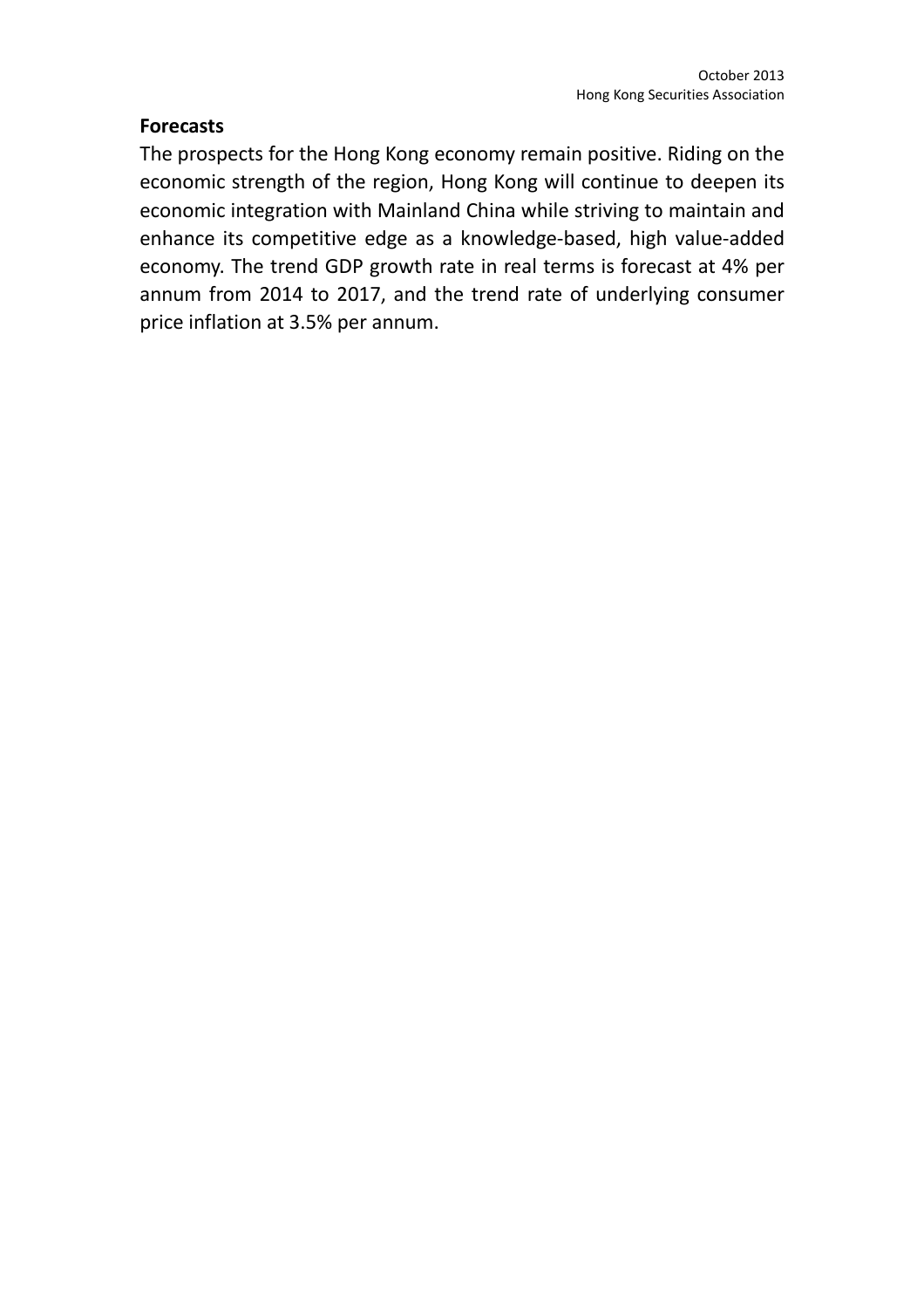#### SECURITIES MARKETS

#### Capital Market

Performance of stock market in 2012 largely tracked the developments of the global financial market and external economic environment in 2012. The market capitalisation of the Hong Kong stock market expanded by 25.16% to HK\$21.95 trillion at end of 2012, the highest since October 2007.

As of June 2013, a total of 1,567 companies were listed on the Stock Exchange of Hong Kong Limited (SEHK) with a total market capitalization of HK\$20.71 trillion, a 5.67% lower than at end of 2012. Hong Kong was still the sixth largest stock exchange in the world and second largest in Asia according to the World Federation of Exchanges.

|                                                         | 2010   | 2011   | 2012   | 2013 (June) |
|---------------------------------------------------------|--------|--------|--------|-------------|
| <b>Number of listed companies</b>                       | 1,413  | 1,496  | 1,547  | 1,567       |
| <b>Total market capitalization</b><br>(HK\$Bil)         | 21,077 | 17,537 | 21,950 | 20,706      |
| <b>Number of listed securities</b>                      | 7,900  | 6,723  | 6,903  | 8,174       |
| <b>Number of equity warrants</b>                        | 23     | 15     | 11     | 10          |
| <b>Number of derivatives warrants</b>                   | 5,148  | 4,027  | 3,747  | 4,895       |
| <b>Number of Callable Bull/Begr</b><br><b>Contracts</b> | 1,064  | 901    | 1,214  | 1,222       |
| <b>Number of mutual funds</b>                           | 79     | 88     | 111    | 121         |
| Number of debt securities                               | 169    | 169    | 269    | 355         |

### Table 2: Key statistics of securities listed on SEHK

Source: HKEx

Total equity capital raised for 2012, comprising initial public offerings (IPOs) and post-listing capital raising plunged by 37.7% to HK\$305.36 billion, the lowest level since 2005. Total equity capital raised in first six months of 2013 amounted to HK\$133.57 billion down from HK\$133.76 billion of the same period in 2012.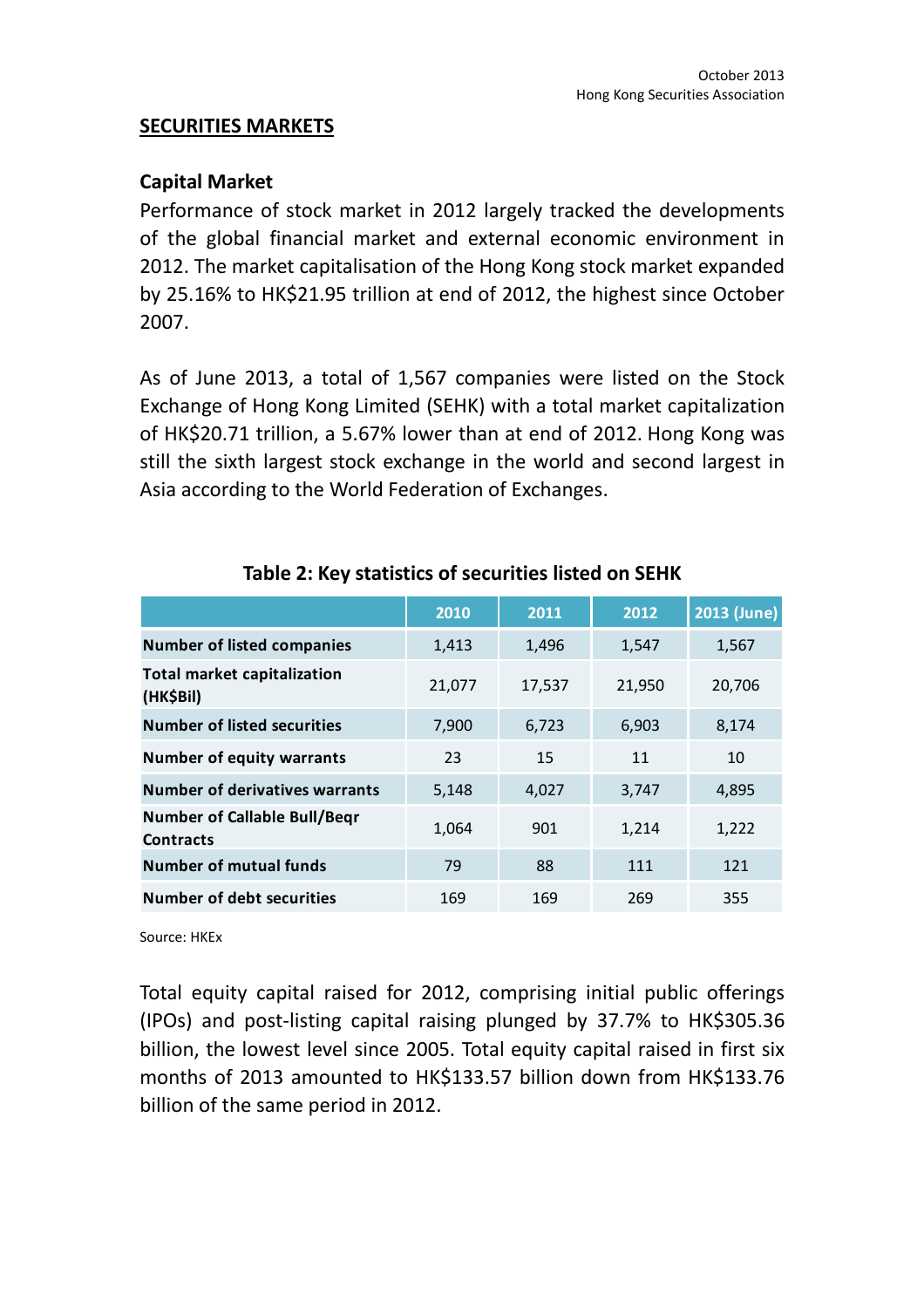

Chart 3: Total Fund Raised-Equity Capital Market

Source: HKEx

The amount of funds raised through IPOs for 2012 also plummeted by 65.3% to HK\$90.04 billion (US\$11.54 billion), the lowest level since 2008. The amount of funds raised through IPOs for first six months amounted to HK\$39.49 billion. Despite an increase of 27.96% from HK\$30.86 billion for the same period last year, the amount of IPO capital raised was a low level by historical standards.



Source: HKEx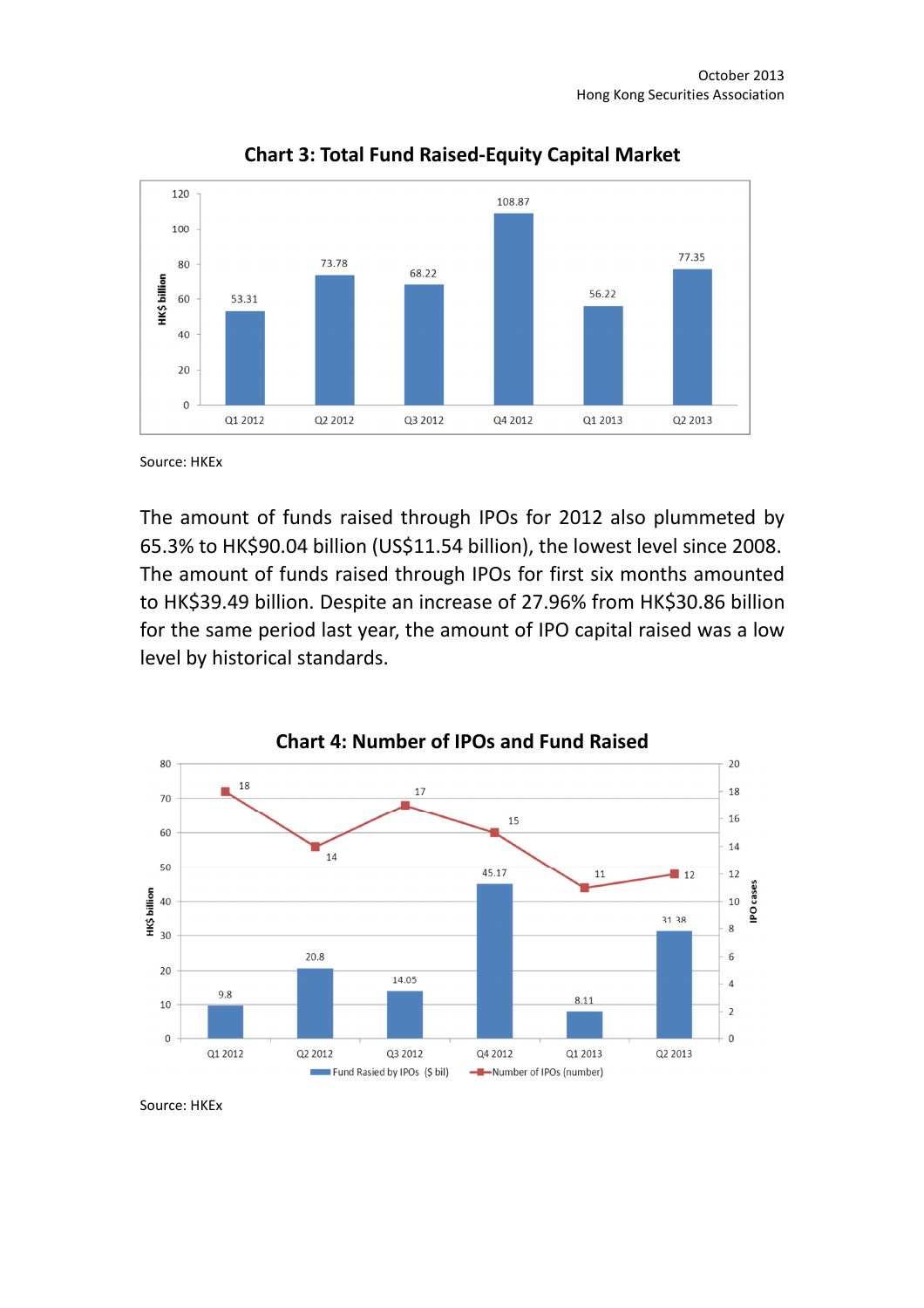Notwithstanding the challenging market conditions, SEHK remained in the top five globally in terms of funds raised through IPOs in 2012 after staying in the first place in the previous three years.



Chart 5: 2012 Global IPO league table by equity funds raised

Source: HKEx

## Equities Market

The Hong Kong stock market largely tracked the developments of the global financial market and external economic environment in 2012. The Hang Seng Index (HSI) stayed range-bound in the first seven months, trading between a low of 18,186 and a high of 21,680. HSI picked up in late July in tandem with the stabilisation of the eurozone debt crisis, and received a boost in September upon another round of monetary easing measures in the major advanced economies. Closing at 22,657 at end of 2012, the HSI recorded a gain of 22.9% over a year earlier. After a volatile first quarter, the Hong Kong stock market underwent a correction in the second quarter of 2013. The HSI has suffered a major setback since mid-May 2013, from 23,493 on 20 May to 20,803 at end of June 2013, mainly due to concerns over the possible tapering of asset purchases in the United States later this year and the liquidity strains in the Mainland.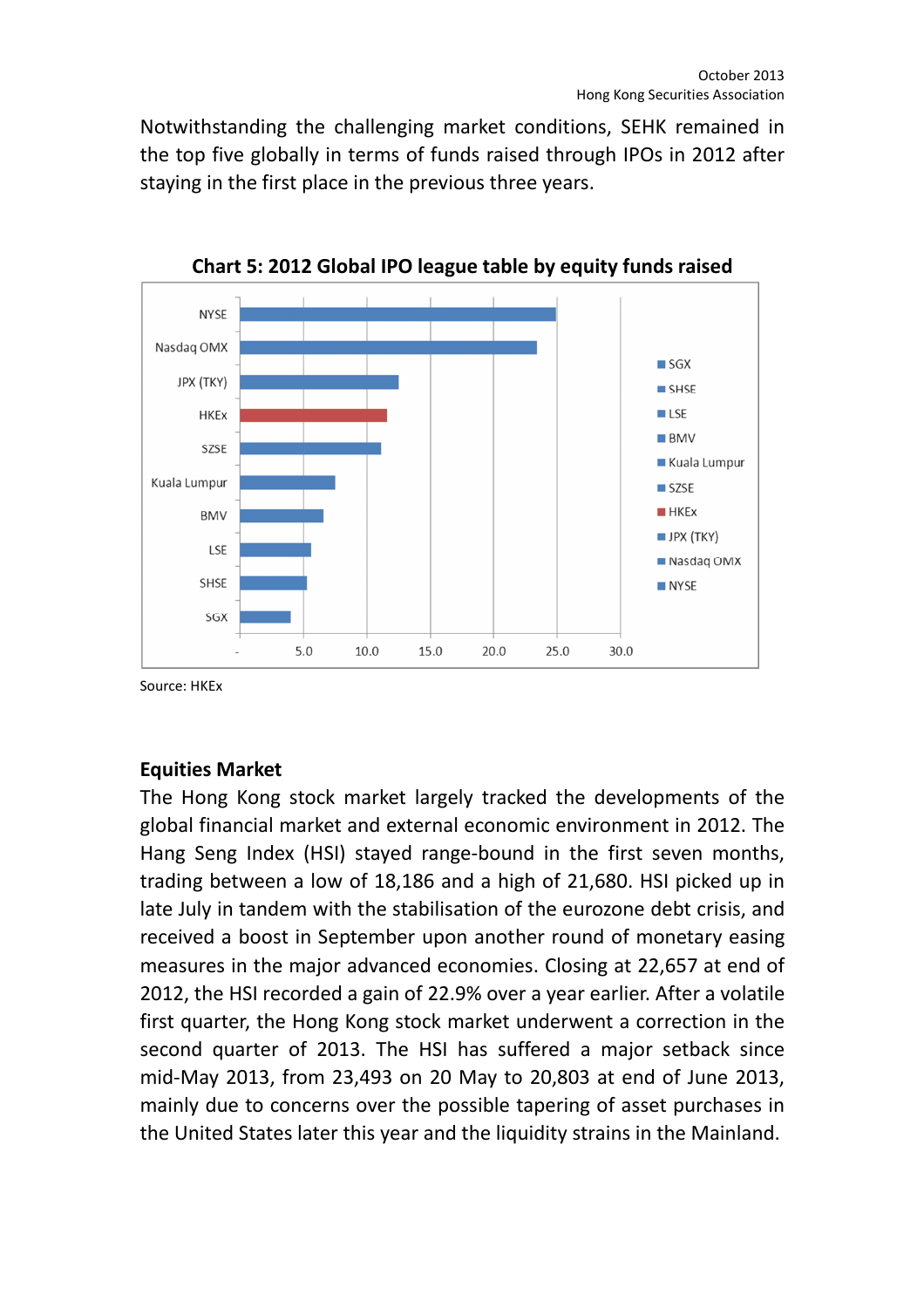

Chart 6: Movements of Hang Seng Index

Source: HKEx

Total securities market turnover in 2012 was HK\$13.30 trillion, down 22.45% from HK\$17.15 trillion in 2011. The average daily turnover for the securities market in 2012 was HK\$53.85 billion, decreased by 22.77% from HK\$69.73 billion in 2011. The average daily turnover for the first six months of 2013 was HK\$68.28 billion, increased by 16.32% from HK\$58.70 billion in same period of 2012.

The HKEx futures and options market in 2012 recorded a total annual trading volume of 119.80 million contracts and an average daily trading volume of futures of 487,994 contracts, both down 14.73% from annual trading volume of 140.49 million contracts and average daily trading volume of 572,275 contracts in 2011.

The average daily turnover of futures and options for the first six months of 2013 was 558,218 contracts, an increase of 12.21% from 497,465 contracts when compared with the same period last year. On 25 June, the turnover of futures and options reached a record high of 1,448,209 contracts.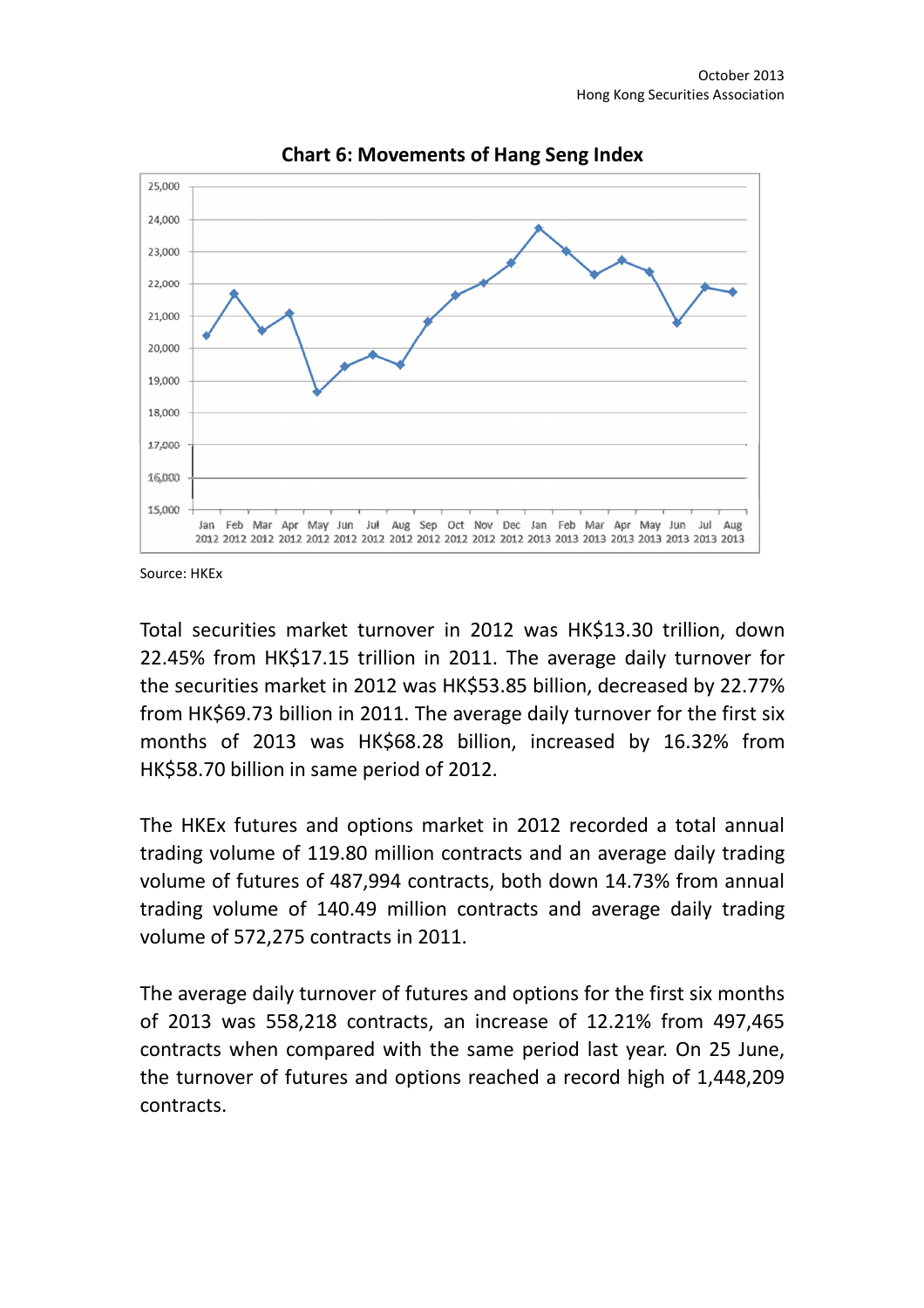

Chart 7: Trading statistics

Source: HKEx

The Hong Kong Futures Exchange introduced after hours future trading (AHFT) in April 2013 with HSI and H-shares Index Futures. AHFT added an additional session with trading hours from 5:00 pm to 11:00 pm. Since its launch, AHFT trading volume has been approximately 3 per cent of the day session's on average.

Mainland enterprises continued to play a dominant role in Hong Kong stock market. At end of June 2013, a total of 743 Mainland enterprises (including 176H-share companies, 121 "Red Chips" companies and 446 private enterprises) were listed on the SEHK, accounting for 47% of the total number of listed companies and 56% of total market capitalisation. Mainland-related stocks also accounted for 71% of equity turnover and 75% of total equity fund raised in SEHK in the second quarter of 2013.

#### Fund management and investment funds

In tandem with the revival of the equity market in the second half of 2012, the fund management business generally recorded solid growth in 2012. Supported by the spectacular growth in September to December, gross retail sales of mutual funds surged by 46.1% to US\$54.9 billion for 2012 as a whole, the highest level since the record started in 2005. In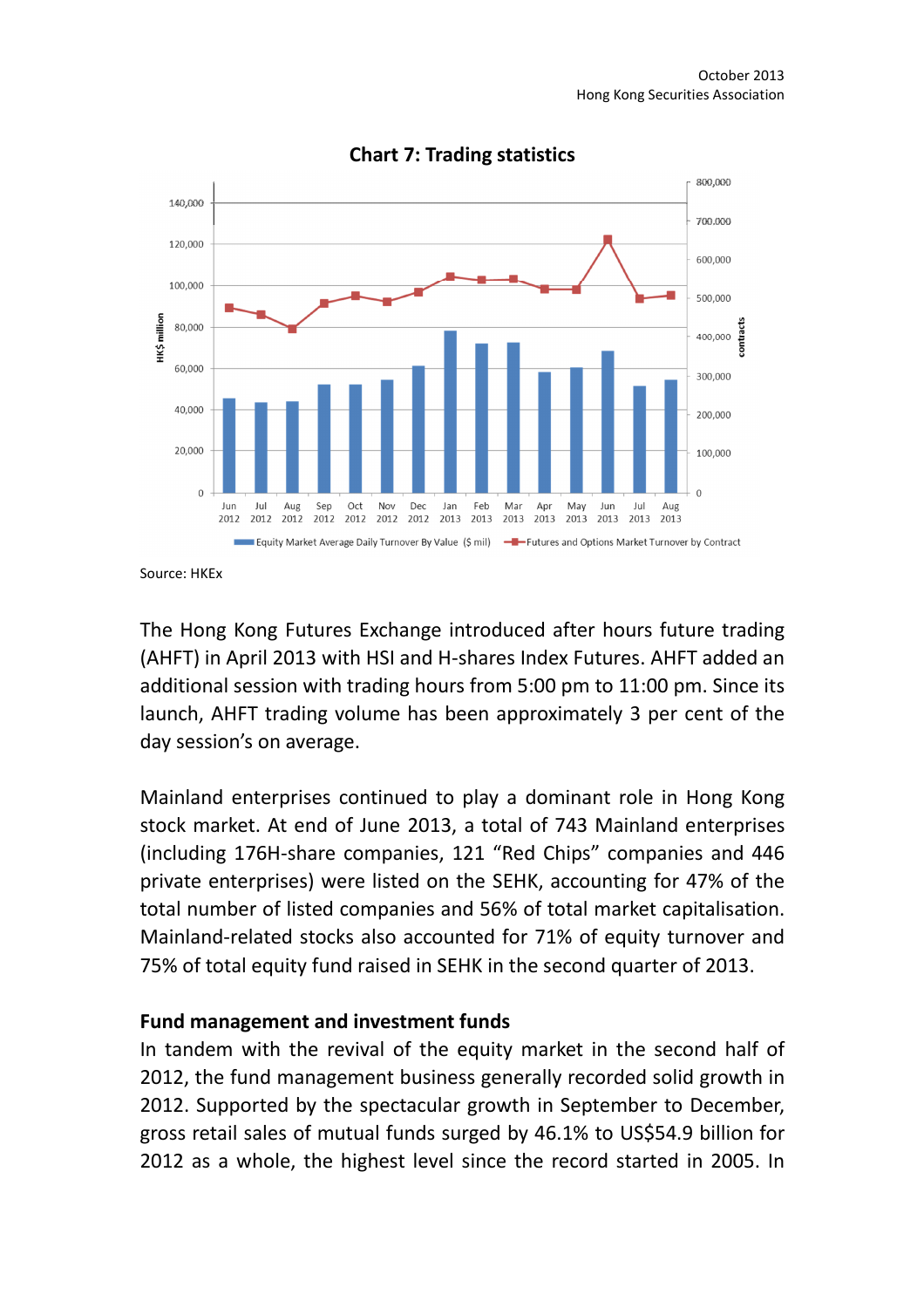parallel to the rise in equity prices, aggregate net asset value of the approved constituent funds under the Mandatory Provident Fund (MPF) schemes expanded by a sharp 23.5% over end of 2011 to US\$440 billion at end of 2012. Yet the amount of net assets managed by retail hedge funds declined.

Hong Kong has experienced a rapid development of its ETF market during period. The average daily turnover of ETFs for the first six months of 2013 was HK\$4.5 billion, an increase of 166 per cent when compared with same period last year. The total number of ETFs reached 110 at the end of June 2013, up from 100 at the end of 2012. These included 7 RMB denominated ETFs and 3 bond ETFs.

In tandem with the develop Hong Kong's offshore RMB centre, the SEHK has developed a wide range of RMB products. At end of June 2013, a total of 88 RMB products were traded on the SHEK. These products include bonds, REITs, ETFs, equity and derivatives warrants.

### Major market and regulatory developments

Mutual market access between Hong Kong and Mainland China: In July 2012 the SFC authorized the world's first RMB Qualified Foreign Institutional Investors Scheme (RQFII) A-share ETF for listing in Hong Kong thus allowing local and international investors an alternative to directly invest in the A-share market. These ETFs enjoy market making facility, short-selling tick rule, Securities and Futures Commission (SFC) authorised fund status and stamp duty exemptions.

On the other hand, the China Securities Regulatory Commission (CSRC) approved two Hong Kong Stock ETFs. The two ETFs were subsequently listed on Shenzhen Stock Exchange and Shanghai Stock Exchange separately on 22 October 2012 hence allowing Mainland investors to gain indirectly access to the Hong Kong market.

Dual-counter trading: In October 2012 first dual counter security commenced its trading on SEHK. A dual counter security offers two counters denominated in different currencies e.g RMB and Hong Kong dollar. The two currency counters of the same stock are inter-transferrable for trading and settlement. A major benefit of a dual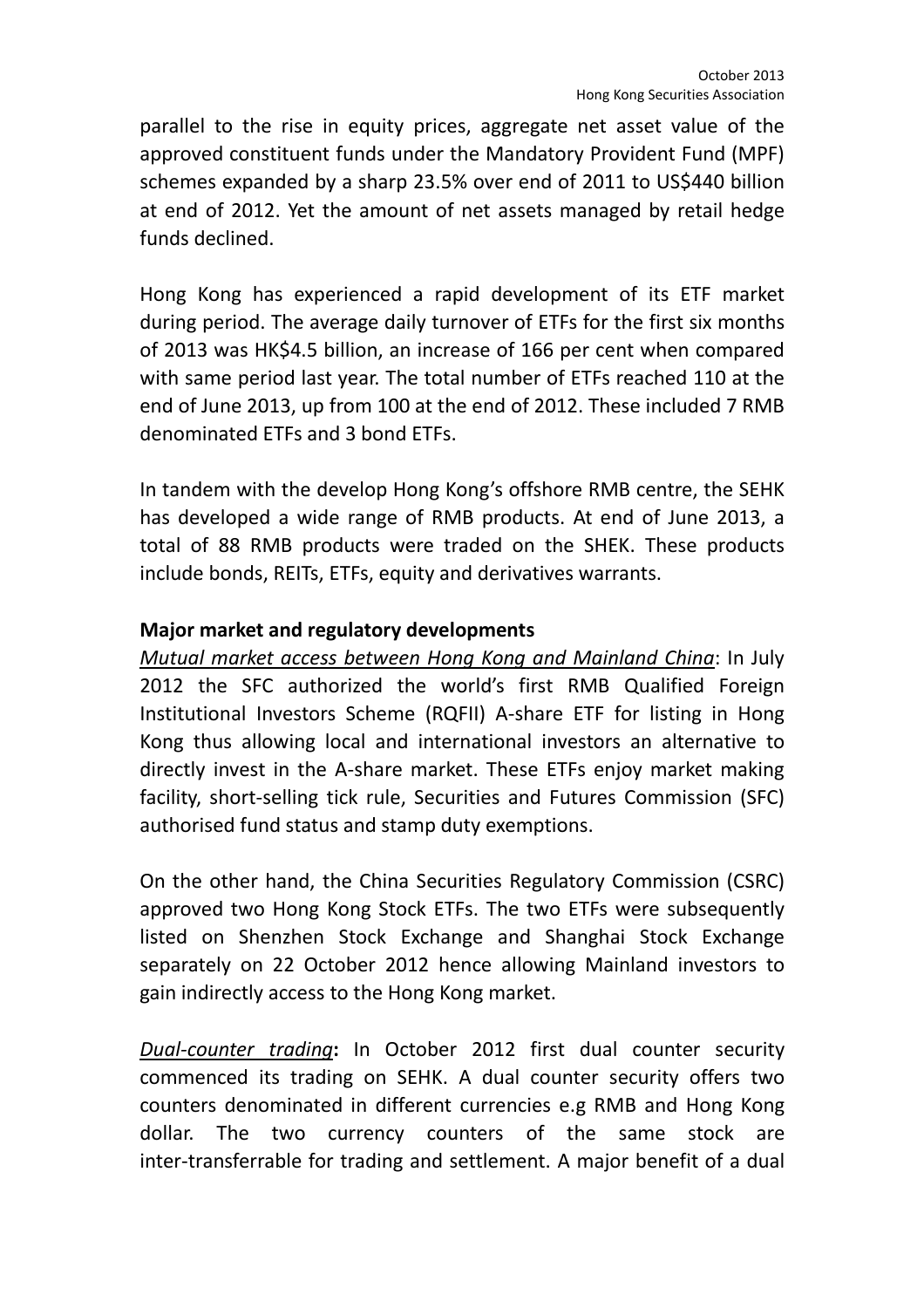counter security for investors is the convenience of being able to trade in either one of the currencies. Currently there are seven dual counter securities including RQFII A-Shares and RMB Bond ETFs and one equity securities are traded in both Hong Kong dollar and RMB.

Regulating ATS and dark pools: From October 2012, SEHK participants are required to flag trades executed in dark pools by labelling them as alternative liquidity pools (ALP) on trades in Hong Kong listed securities executed in dark pools. SEHK has also started publishing on its website an aggregate ALP trade percentage figure on a monthly basis. With the new requirement and information, SFC has been able to monitor more closely the local development of dark pools. From April 2012 to March 2013, ALP trades accounted for about 2.2% of the total turnover in the Hong Kong securities market. On the other hand, the number of corporations that are licensed to provide automated trading services (ATS) remained at 22 as at 31 March 2013, including 13 dark pool operators.

Implementing risk control of clearing houses: In November 2012, HKEx implemented improvement in the risk management controls of its clearing houses and thus their overall soundness. Key measures include introducing a margin requirement and a dynamic guarantee fund in the securities market, strengthening stress testing assumptions for all clearing houses and implementing measures that help alleviate the financial burden of clearing participants.

Reporting short positions in stocks: To increase market transparency, SFC began in September 2012 weekly publication of the aggregate reported short positions in specific shares. The new reporting regime enables the SFC to better monitor potential risks or concentrations in our markets and also gives market participants useful information.

Transfer of B-shares listed on Mainland exchanges to H-shares listing in Hong Kong: In December 2012, the B-shares of China International Marine Containers (Group) Co, Ltd were successfully converted to list as H-shares by introduction on SEHK.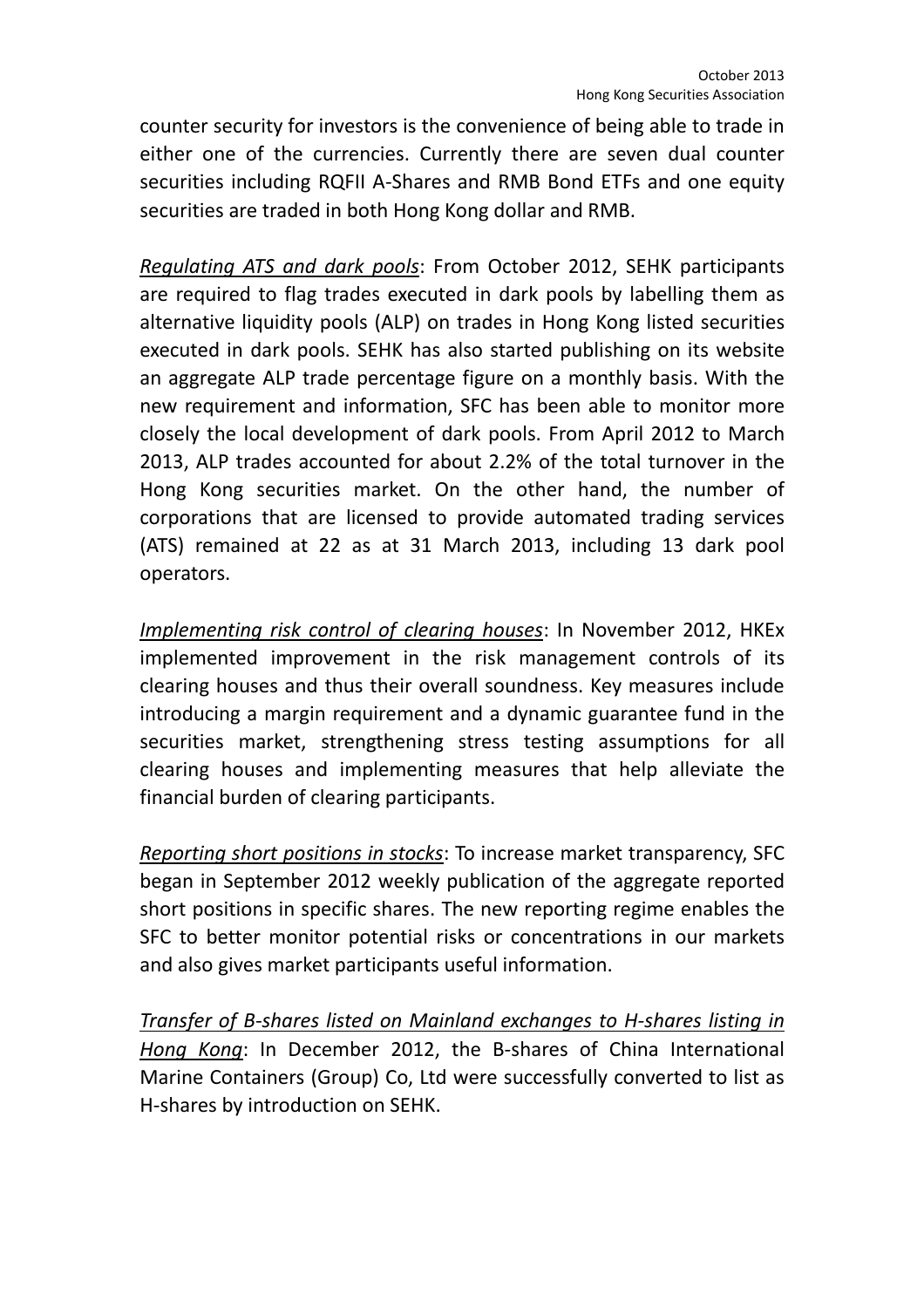Statutory backed disclosure regime for listed companies: With effect from 1 January 2013, all listed companies are required by law to disclose important developments in a timely manner. Previously disclosure regime was governed by Listing Rules of SEHK. Breaches of this statutory requirement can result in sanctions imposed by the Market Misconduct Tribunal.

HKEx's acquisition of LME: HKEx completed it's the acquisition of London Metal Exchange (LME) in December 2012. The acquisition of the LME, the world's leading exchange for the trading of base metals futures and options contracts, enhances HKEx's position as China's link to international markets and investors. The LME also gives HKEx new multi-asset-class capabilities and accelerates its expansion into commodities, currency and fixed income.

RMB denominated MM Fund: In January 2013, SFC authorized the first RMB-denominated money market fund which is also available for investment by mandatory provident fund schemes.

Next Generation Data Centre: In January 2013, HKEx opened its Next Generation Data Centre to further strengthening HKEx's technological infrastructure. The new Data Centre is among the first Exchange built data centres in the Asia-Pacific region to reach the internationally recognised Tier 4 standard and is the centerpiece of HKEx Orion Technology Initiatives. The new Data Centre enables high capacity trading and ultra-low latency price information with a suite of market data products, giving market participants more options for trading and data services.

After-Hours Futures Trading (AHFT): The AHFT session on Hong Kong Futures Exchange Limited commenced trading on 8 April 2013. The HSI and HSCEI futures contracts are available for trading during 5:00-11:00 pm (HK time). From 8 April to 30 June, the average daily turnover of the HSI and HSCEI futures during the AHFT session amounted to 3,277 contracts and 2,574 contracts respectively, which were about 3.9% and 3.3% of the trading during normal trading sessions. More than 100 brokers have participated in the AHFT trading, including both local and international brokers.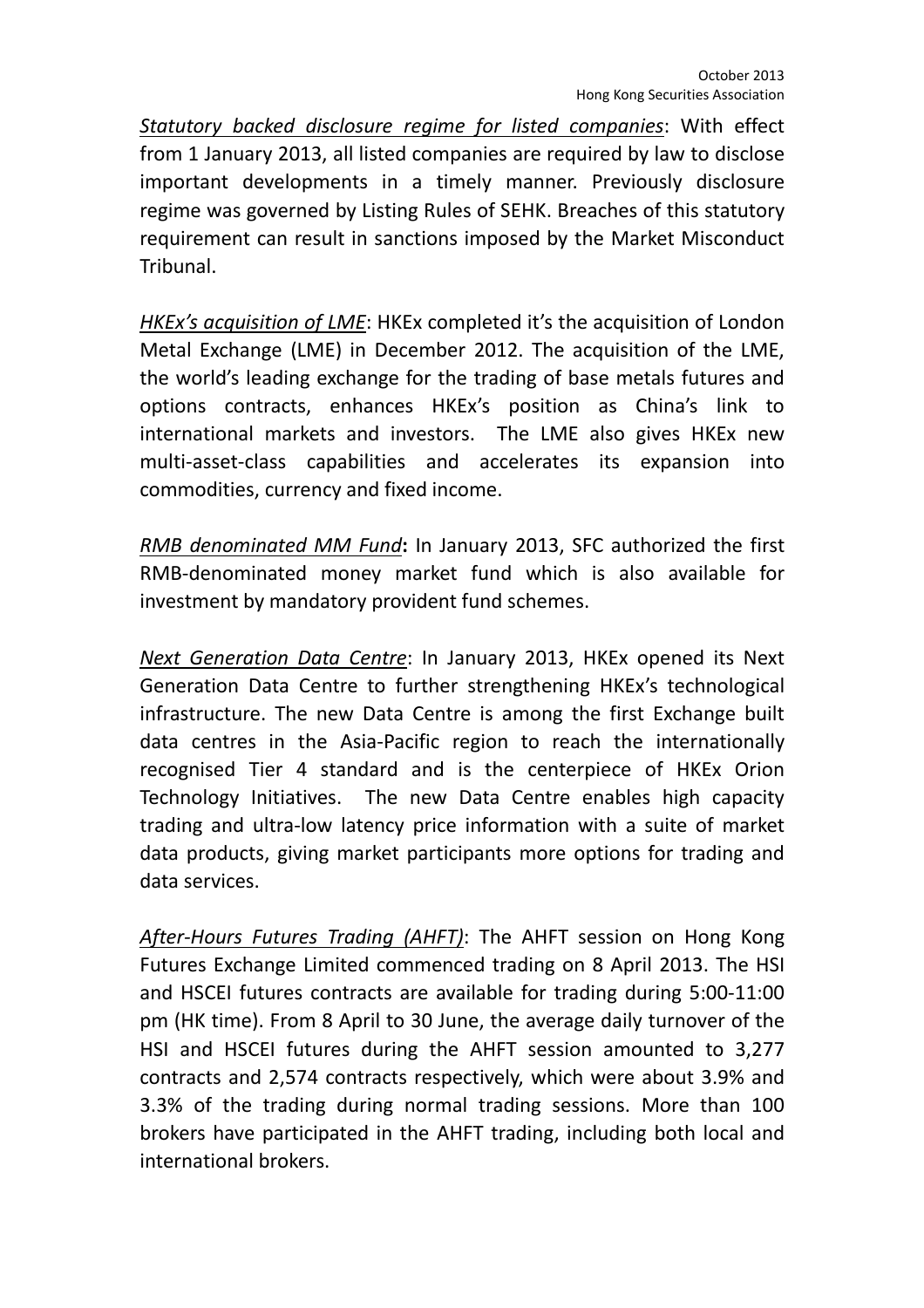Establishment of a clearing house for OTC derivatives (OTC Clear): In April 2013, HKEx established a new clearing house with 12 other financial institutions for the clearing of deliverable and non-deliverable RMB-denominated OTC derivatives. The OTC Clear is designed to capitalise on Hong Kong's offshore RMB centre. The OTC Clear is expected to commence operation within 2013 upon receiving the regulatory approvals.

The Hong Kong Mercantile Exchange Ltd (HKMEx) ceased trading: The short lived commodities exchange commenced its business in March 2009 for the trading of commodity futures, options and other financial derivatives. Due to insufficient revenue to support its operating expenses, HKMEx ceased trading from 17 May 2013.

Enhanced IPO Sponsor regime: The new regulatory requirements will apply to listing applications submitted from 1 October 2013. The new rules focus on the need for IPO sponsors to thoroughly understand the companies seeking a listing in the Hong Kong stock market before a listing application is made. The new regime emphasises early, comprehensive due diligence and a properly drafted prospectus to accompany the application.

## Prospects

Offshore RMB centre: Hong Kong is crucial to the process of transforming the RMB into an internationally accepted and widely used currency. As mainland China continues to open its financial markets, it is envisage greater opportunities for the investment of offshore RMB on the Mainland China.

Broadening scope of RMB products: In the past year, Hong Kong's positioning as a premier offshore RMB centre has strengthened its role in driving the process of transforming the RMB into an internationally accepted and widely used currency. A number of key milestones in broadening the scope of authorized RMB products have been achieved. Since the rollout of the RQFII scheme in December 2011, SFC and Mainland China authorities have been maintaining a close dialogue to facilitate the expansion of the regime with a view to enable more market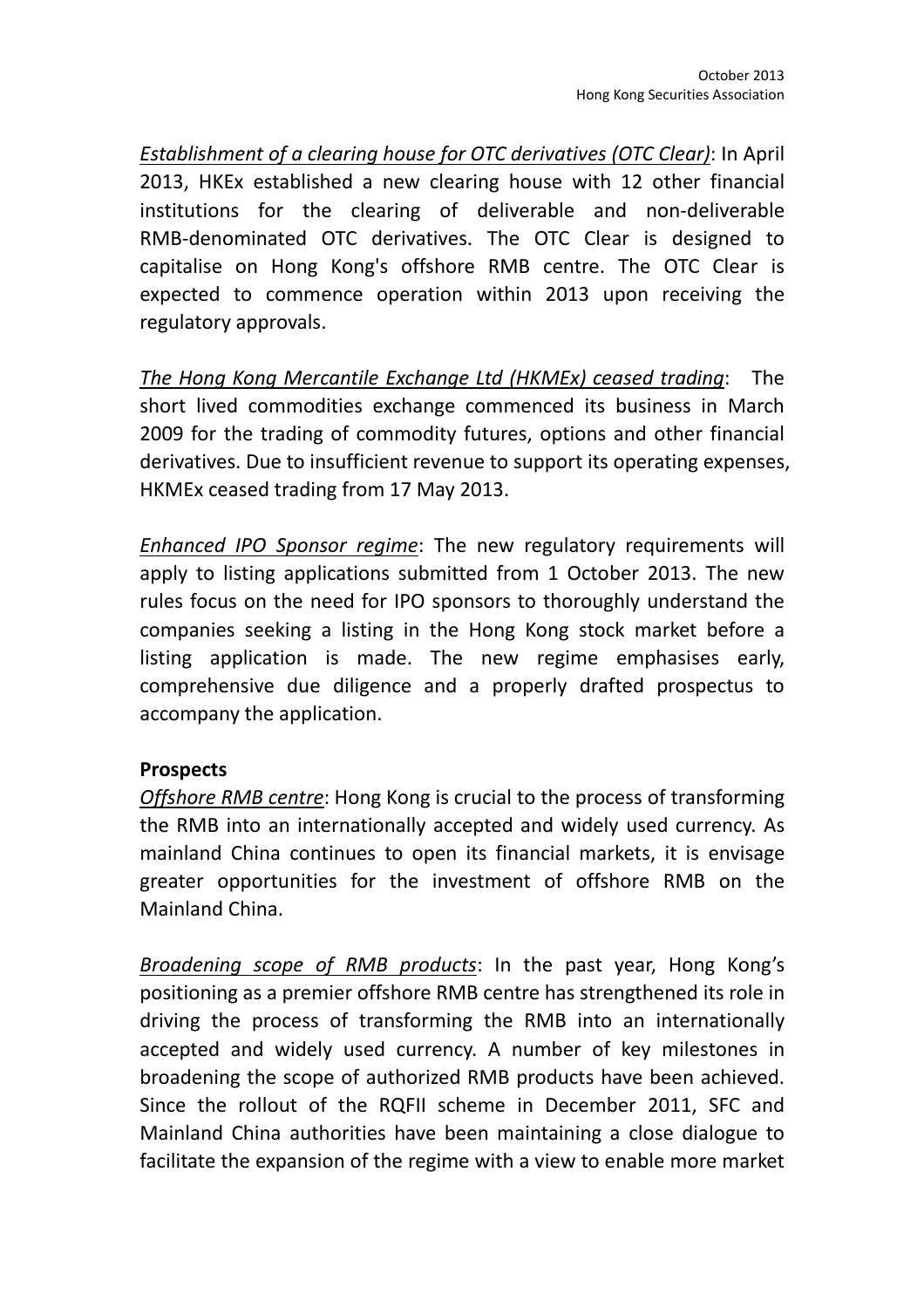players to set up in Hong Kong to participate in the scheme and to allow more flexibility in the underlying investments and product design of RQFII funds.

Mutual recognition of funds: Hong Kong and Mainland China securities regulators are studying the possibility of mutual recognition of funds between Hong Kong and the Mainland China. Under this proposal, it is envisaged that qualified SFC authorized funds domiciled in and operating from Hong Kong would be "recognised Hong Kong funds" and qualified Mainland funds would be recognised Mainland funds." These funds could then obtain authorizations and be sold directly in each other's markets.

Open-ended investment company structure: To complement the existing Hong Kong unit trust regime, the Government and SFC are working on legal and regulatory framework to allow an open-ended investment company structure for investment funds to domicile in Hong Kong.

The HKEx Orion Central Gateway: is the second building block in the HKEx's next generation platform roadmap, and will be rolled out for HKEx's securities market in the fourth quarter of 2013.

Electronic trading regulations: In tandem with global regulatory developments, new measures will be implemented in 1 January 2014 to enhance the existing regulatory framework for electronic trading. The new measures require licensed or registered persons to put in place appropriate and specific policies, procedures and controls to ensure that their electronic trading activities will not pose undue risks to the market.

**OTC derivatives regulation:** The Securities and Futures (Amendment) Bill 2013, which is mainly concerned with over-the-counter (OTC) derivatives and their regulation pursuant to agreements reached amongst the G20 countries following the global financial crisis, was introduced to the Legislative Council in July 2013. It is anticipated that, subject to the enactment of necessary legislation, a new regulatory regime governing the conduct of OTC derivatives business will be introduced in 2014.